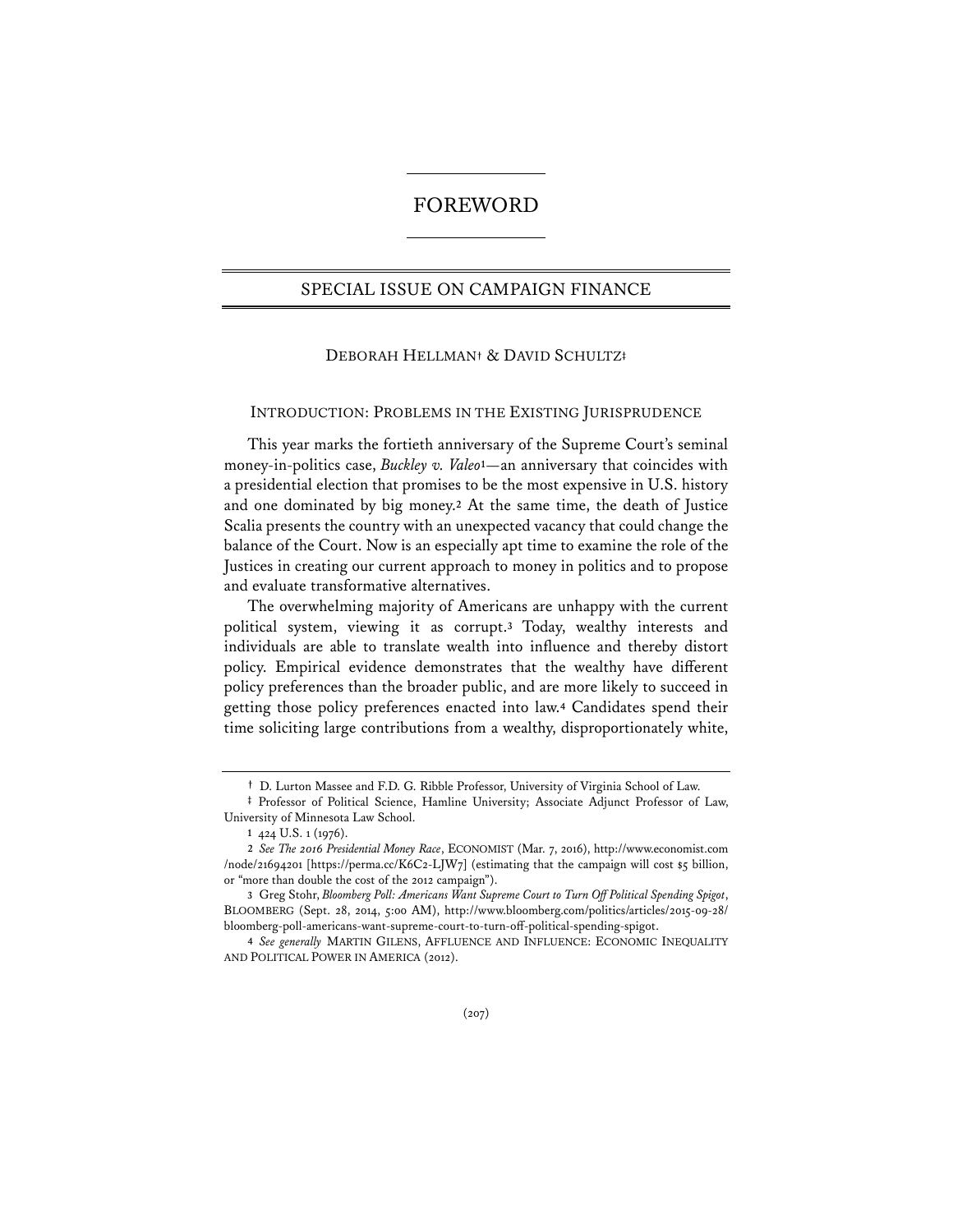"donor class" who constitute less than 1% of the population, wasting time that could be spent more productively and simultaneously developing a skewed impression of the views and values of the people they serve.**<sup>5</sup>** Candidates who run for office are likely to be wealthy and white; it is difficult for working-class candidates to amass the resources they need to compete with opponents backed by big money.**<sup>6</sup>**

The Supreme Court is largely responsible for this situation. Its 1976 decision in *Buckley* struck down limits on campaign spending, starting down the path of equating spending with speaking.**<sup>7</sup>** At least as damaging as *Buckley*'s facile assumption that because speaking costs money, limits on spending are tantamount to limits on speaking, however, was its blindness to the constitutional values other than free speech at play in the campaign finance context. In *Buckley*, appellees argued that several compelling government interests justified the 1974 amendments to the Federal Election Campaign Act, including the interest in equalizing, as far as practicable, the relative ability of all voters to produce political outcomes they favor.**<sup>8</sup>** The *Buckley* Court disagreed, recognizing preventing corruption, or its appearance, as the *only* government interest to justify limits on big money in politics and explicitly rejecting the equality interest as "wholly foreign to the First Amendment."**<sup>9</sup>**

This narrow, "anticorruption" framework has guided money-in-politics decisions for the past forty years, with anti-democratic results. The framework ignores the fact that large differences in wealth or access to wealth give some people dramatically more influence on politics than others. As a result, the Justices have relied on *Buckley* to take a slew of common-sense policy reforms off the table, such as limiting how much individuals and candidates can spend on elections,**<sup>10</sup>** banning corporate or lobbyist contributions,**<sup>11</sup>** limiting the total amount a single individual can contribute

**7** Buckley v. Valeo, 424 U.S. 1, 143 (1976).

**8** Brief for Appellees Ctr. for Pub. Fin. of Elections, Common Cause, League of Women Voters, et al. at 9-11, *Buckley*, 424 U.S. 1 (Nos. 75-436, 75-437), 1975 WL 171457.

**<sup>5</sup>** *See* Adam Lioz, *Breaking the Vicious Cycle: How the Supreme Court Helped Create the Inequality Era and Why a New Jurisprudence Must Lead Us Out*, 43 SETON HALL L. REV. 1227, 1244-46 (2013) (describing the features, coherence, and power of the "donor class").

**<sup>6</sup>** *Id.*; ADAM LIOZ & KAREN SHANTON, DEMOS & U.S. PIRG, THE MONEY CHASE: MOVING FROM BIG MONEY DOMINANCE IN THE 2014 MIDTERMS TO A SMALL DONOR DEMOCRACY 5 (2015), http://www.demos.org/sites/default/files/publications/TheMoneyChase-Report \_0.pdf [https://perma.cc/EM73-L4SG].

**<sup>9</sup>** 424 U.S. at 48-49.

**<sup>10</sup>** Randall v. Sorrell, 548 U.S. 230, 248-253 (2006) (plurality opinion); Citizens Against Rent Control v. City of Berkeley, 454 U.S. 290, 296-99 (1981).

**<sup>11</sup>** Citizens United v. FEC, 558 U.S. 310, 345-48 (2010); First Nat'l Bank of Bos. v. Bellotti, 435 U.S. 765, 790-95 (1978).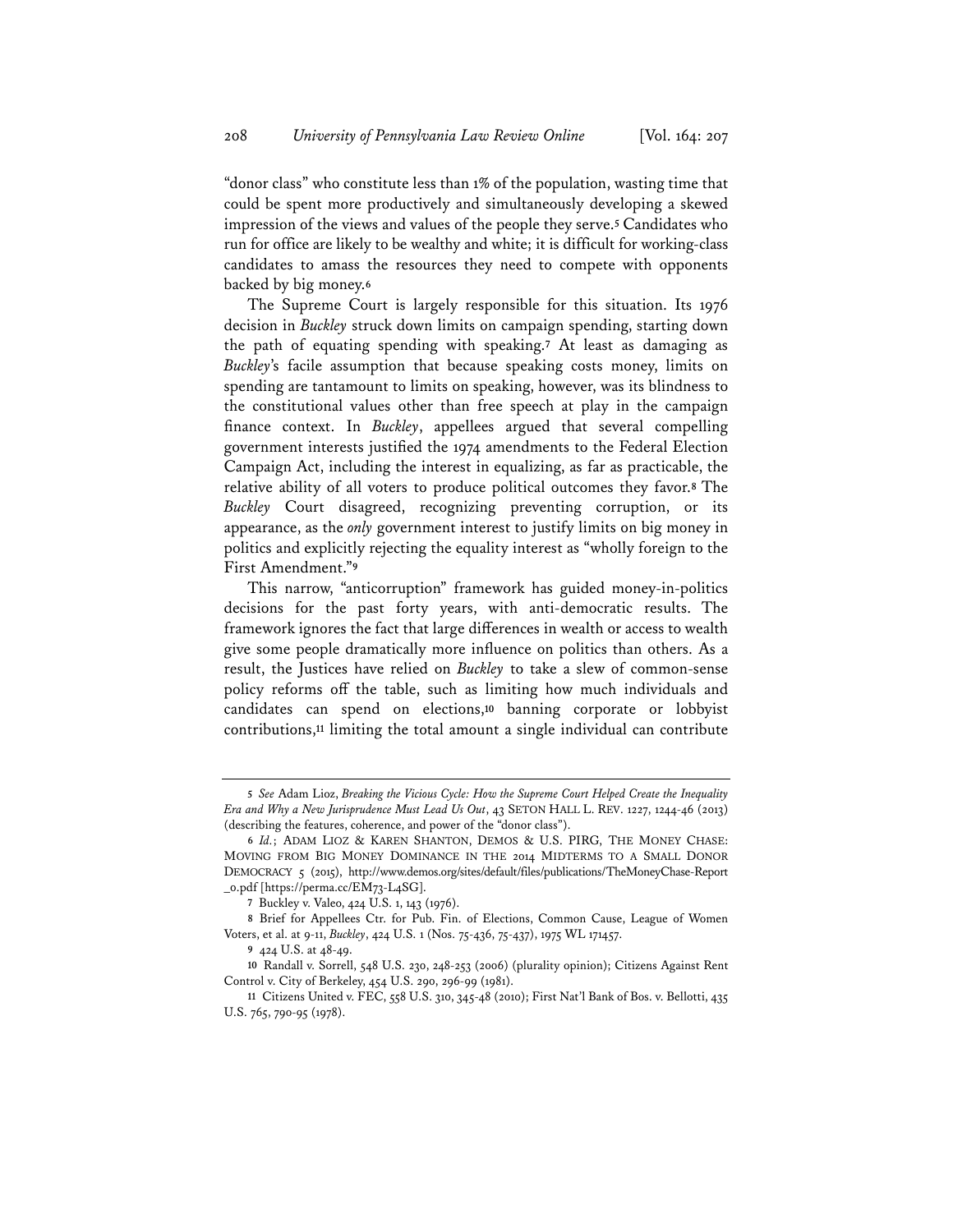# 2016] *Foreword* 209

in any given election cycle ("aggregate contribution limits"),**<sup>12</sup>** or granting extra public financing to candidates who face big spending.**<sup>13</sup>** The Roberts Court has used *Buckley*'s narrow conception of corruption to invalidate practically all of the campaign finance regulations that have come before it.

The vision of democracy implicit in the Court's money-in-politics cases is neither faithful to the Constitution, nor normatively attractive. Perhaps for these reasons, it is also in tension with the Court's rulings in the voting and districting arenas.**<sup>14</sup>** As David Schultz articulates in his contribution to this Issue, lurking in the Court's money-in-politics jurisprudence is a vision of a neoliberal, "free market democracy."**<sup>15</sup>** In cases like *Buckley* and *Citizens United*, the *only* democratic value recognized is the First Amendment, which is reduced to free speech, then further reduced to the freedom to spend money in a marketplace that is "as free as possible, limited only by the need to prevent *quid pro quo* corruption."**<sup>16</sup>** But simply saying the First Amendment always wins is not an adequate or complete vision of American democracy. The Court has failed to balance the freedom to spend money on elections with other vital democratic values, such as equality, effective participation, representation, or pluralism. Some of these competing values have been recognized in other democracy-law cases: from the One Person, One Vote cases, which were guided by political equality;**<sup>17</sup>** to evaluating laws preventing campaigning around polling places, which balanced freedom of expression and the electoral integrity;**<sup>18</sup>** to the White Primary cases, which balanced associational rights of political parties with equal protection rights of individuals.**<sup>19</sup>**

### I. PURPOSES OF THIS ISSUE

The Supreme Court's misguided analysis in *Buckley* and its progeny is neither inevitable nor irreversible. The Court has changed course on the status of rights to economic liberty (through the disavowal of *Lochner*),**<sup>20</sup>** the permissibility of racial segregation,**<sup>21</sup>** and on LGBTQ rights,**<sup>22</sup>** among many

**16** *Id.* at 262 (quotation marks and citation omitted).

**<sup>12</sup>** McCutcheon v. FEC, 134 S. Ct. 1434, 1445-46 (2014).

**<sup>13</sup>** Ariz. Free Enter. Club's Freedom Club PAC v. Bennett, 131 S. Ct. 2806, 2826-28 (2011).

**<sup>14</sup>** Deborah Hellman, *Defining Corruption and Constitutionalizing Democracy*, 111 MICH. L. REV. 1385, 1407, 1421 (2013).

**<sup>15</sup>** David Schultz, *The Case for a Democratic Theory of American Election Law*, 164 U. PA. L. REV. ONLINE 259, 261 (2016), http://www.pennlawreview.com/online/164-U-Pa-L-Rev-Online-259.pdf.

**<sup>17</sup>** Reynolds v. Sims, 377 U.S. 533 (1964); Wesberry v. Sanders, 376 U.S. 1 (1964).

**<sup>18</sup>** Burson v. Freeman, 504 U.S. 191 (1992).

**<sup>19</sup>** Smith v. Allwright, 321 U.S. 649 (1944).

**<sup>20</sup>** *See* W. Coast Hotel Co. v. Parrish, 300 U.S. 379 (1937) (departing from *Lochner*'s approach by overruling Adkins v. Children's Hosp., 261 U.S. 525 (1923)).

**<sup>21</sup>** Brown v. Bd. of Educ., 347 U.S. 483 (1954).

**<sup>22</sup>** Obergefell v. Hodges, 135 S. Ct. 2584 (2015).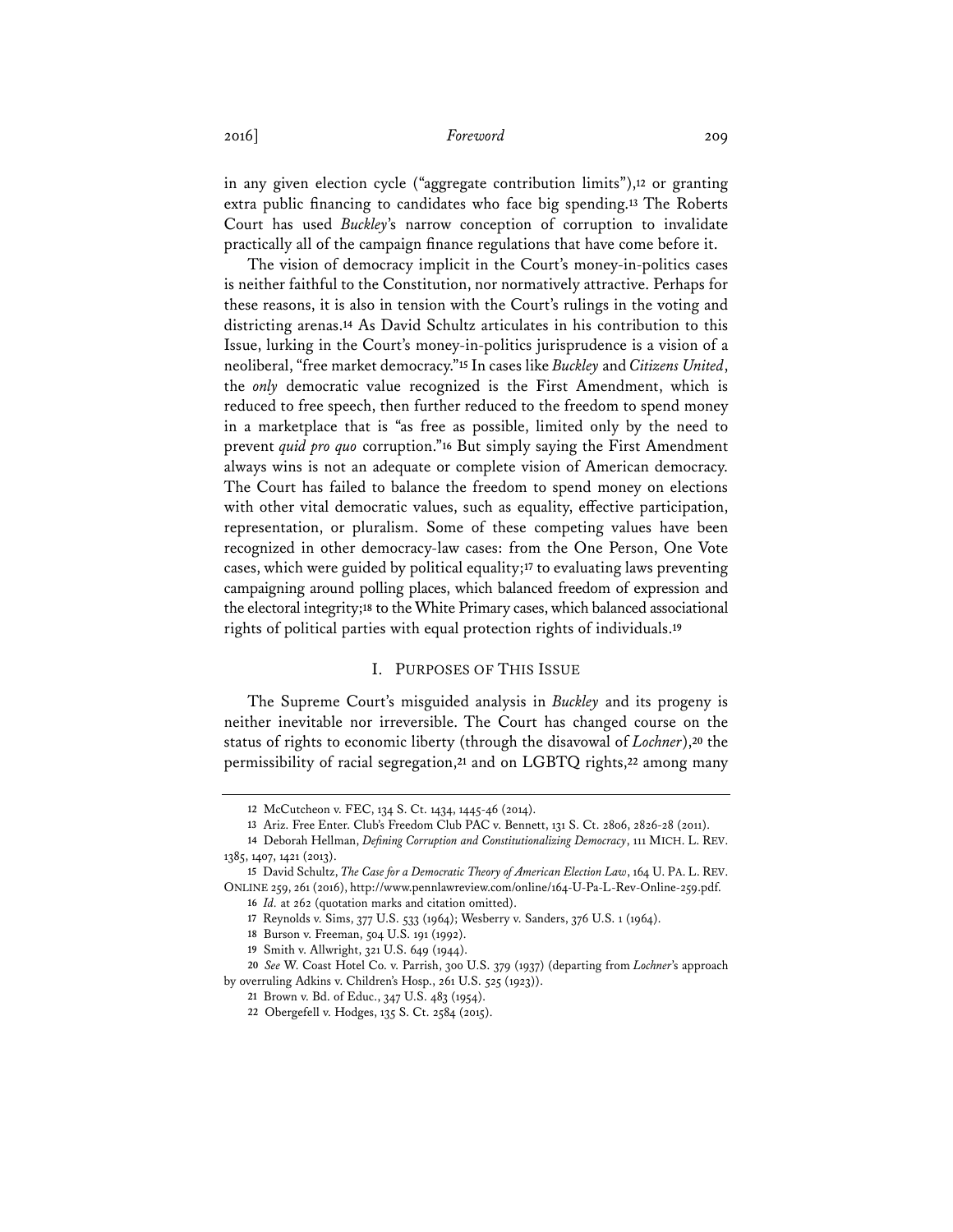other arenas. In light of the current vacancy on the Supreme Court, and the likelihood of additional vacancies in the coming years, there is a very real chance that a democracy-friendly Court could forge a new path on money in politics as well.

This Special Issue will explore two promising alternatives to *Buckley*'s anticorruption framework, each of which could potentially justify more robust protections against the dominance of big money: Political Equality and Self-Government. Under a Political Equality framework, the Court could hold that the people may limit big money in elections to promote equal citizenship, equal opportunity to influence elections or run for office, or equal political voice.**<sup>23</sup>** Under a Self-Government framework, the Court could hold campaign finance regulations constitutional on the grounds that our Constitution's protection of the positive liberty of self-government permits the people's representatives to prevent economic success from translating into political influence.

This Issue will begin to address some of the difficult questions raised by each of these alternatives, explore the relationship between the two, and explore possibilities for a more coherent democracy law jurisprudence. Together, these pieces are meant to spark a conversation. Many of the authors will continue the interchange in person at the University of Pennsylvania Law School in May 2016, but we hope that the exchange of ideas will be ongoing.

### II. POLITICAL EQUALITY

The *Buckley* Court explicitly rejected a government interest in promoting political equality. But, in the words of former Judge J. Skelly Wright, "[p]olitical equality is the cornerstone of American democracy."**<sup>24</sup>** Under the *Buckley* framework, low-income and wealthy Americans do not come to the political table as equals. As election law expert and contributing author Daniel Tokaji has observed, "[i]f one accepts the proposition that money enables campaign-related speech, its corollary is that those without money lack the ability to speak."**<sup>25</sup>** Individuals have as much freedom to speak as the size of their bank accounts allows, leaving some with little to no freedom to

**<sup>23</sup>** The idea of equal citizenship is distinct from the idea that each person should have equal voice or actual influence on the political outcome. Rather, equal citizenship requires that people function as equals. Political equality as equal citizenship might, for instance, draw from Ronald Dworkin's idea that it is equal political standing that matters. *See* RONALD DWORKIN,JUSTICE FOR HEDGEHOGS 388 (2011) (explaining one conception of political equality as "demand[ing] that the community divide political power, not necessarily equally, but in a way that treats people as equals").

**<sup>24</sup>** J. Skelly Wright, *Money and The Pollution of Politics: Is the First Amendment an Obstacle to Political Equality?*, 82 COLUM. L. REV. 609, 625 (1982).

**<sup>25</sup>** Daniel P. Tokaji, *The Obliteration of Equality in American Campaign Finance Law: A Trans-Border Comparison*, 5 J. PARLIAMENTARY & POL. L. 381, 383 (2011).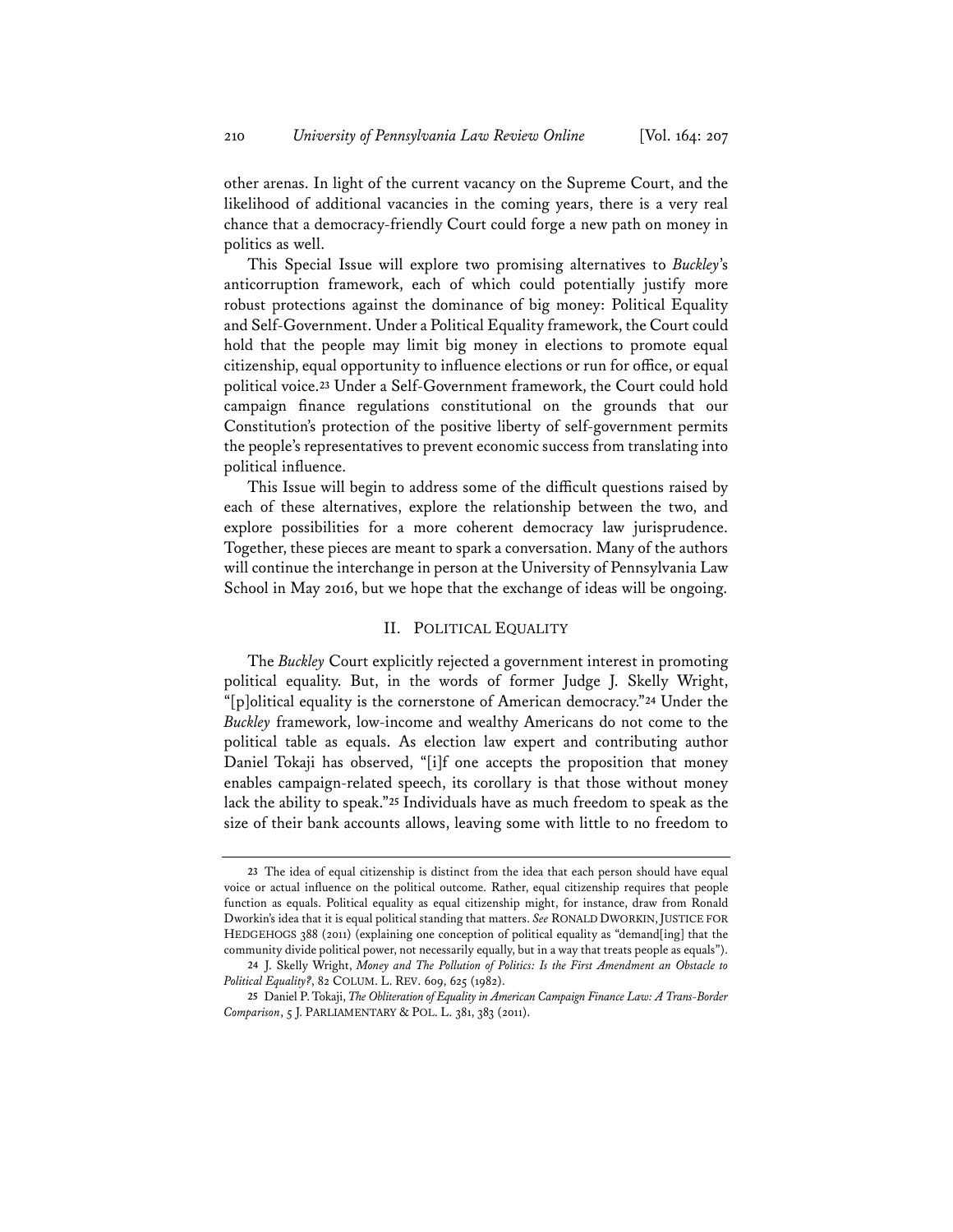# 2016] *Foreword* 211

speak, and others with potentially limitless freedom to speak. Academics and reformers alike have argued that the Court must change course and accept political equality as a valid reason for Congress to regulate money in politics, and new research on the growing wealth divide and stark differentials in government responsiveness may give the justices reason to do so.

In his piece for this Issue, *First Amendment Freeze Play:* Bennett*'s Strategy for Entrenching Inequality*, Frank Pasquale discusses the Court's misguided First Amendment analysis in *Arizona Free Enterprise Club's Freedom Club PAC v. Bennett***<sup>26</sup>**: a case striking down an Arizona law offering additional funding to publicly funded candidates if their privately financed opponents exceeded a certain spending threshold.**<sup>27</sup>** He argues that the Court in *Bennett* improperly expanded *Buckley*'s rejection of the equality rationale and in so doing, further entrenched existing inequalities in the United States.

In *How Sausage Is Made: A Research Agenda for Campaign Finance and Lobbying*, authors Daniel Tokaji and Renata Strause explore what building an empirical record to support a Political Equality framework might entail, and whether such empirical record is materially different from the record needed to support distinct alternative frameworks.**<sup>28</sup>**

### III. SELF-GOVERNMENT

Unlike political equality, the Self-Government theory was not explicitly considered by the *Buckley* Court, and has been the subject of far less scholarship. In *Resurrecting the Neglected Liberty of Self-Government*, Deborah Hellman argues that our Constitution protects two types of liberties: a negative liberty to be left alone and a positive liberty of self-government.**<sup>29</sup>** In campaign finance cases these two liberties are both at issue. Yet, current campaign finance jurisprudence pays attention only to the negative liberty of free speech, neglecting—at great cost—the positive liberty of citizens to insulate the democratic arena from market influences or to protect our government from becoming a plutocracy. A new jurisprudence would acknowledge the dynamic tension between the positive and negative liberties at stake in campaign finance cases.

**<sup>26</sup>** 131 S. Ct. 2806 (2011).

**<sup>27</sup>** Frank Pasquale, *First Amendment Freeze Play:* Bennett*'s Strategy for Entrenching Inequality*, 164 U. PA. L. REV. ONLINE 215 (2016), http://www.pennlawreview.com/online/164-U-Pa-L-Rev-Online-215.pdf.

**<sup>28</sup>** Daniel P. Tokaji & Renata E. B. Strause, *How Sausage Is Made: A Research Agenda for Campaign Finance and Lobbying*, 164 U. PA. L. REV. ONLINE 223 (2016), http://www.pennlawreview. com/online/164-U-Pa-L-Rev-Online-223.pdf.

**<sup>29</sup>** Deborah Hellman, *Resurrecting the Neglected Liberty of Self-Government*, 164 U. PA. L. REV. ONLINE 233, 233 (2016), http://www.pennlawreview.com/online/164-U-Pa-L-Rev-Online-233.pdf.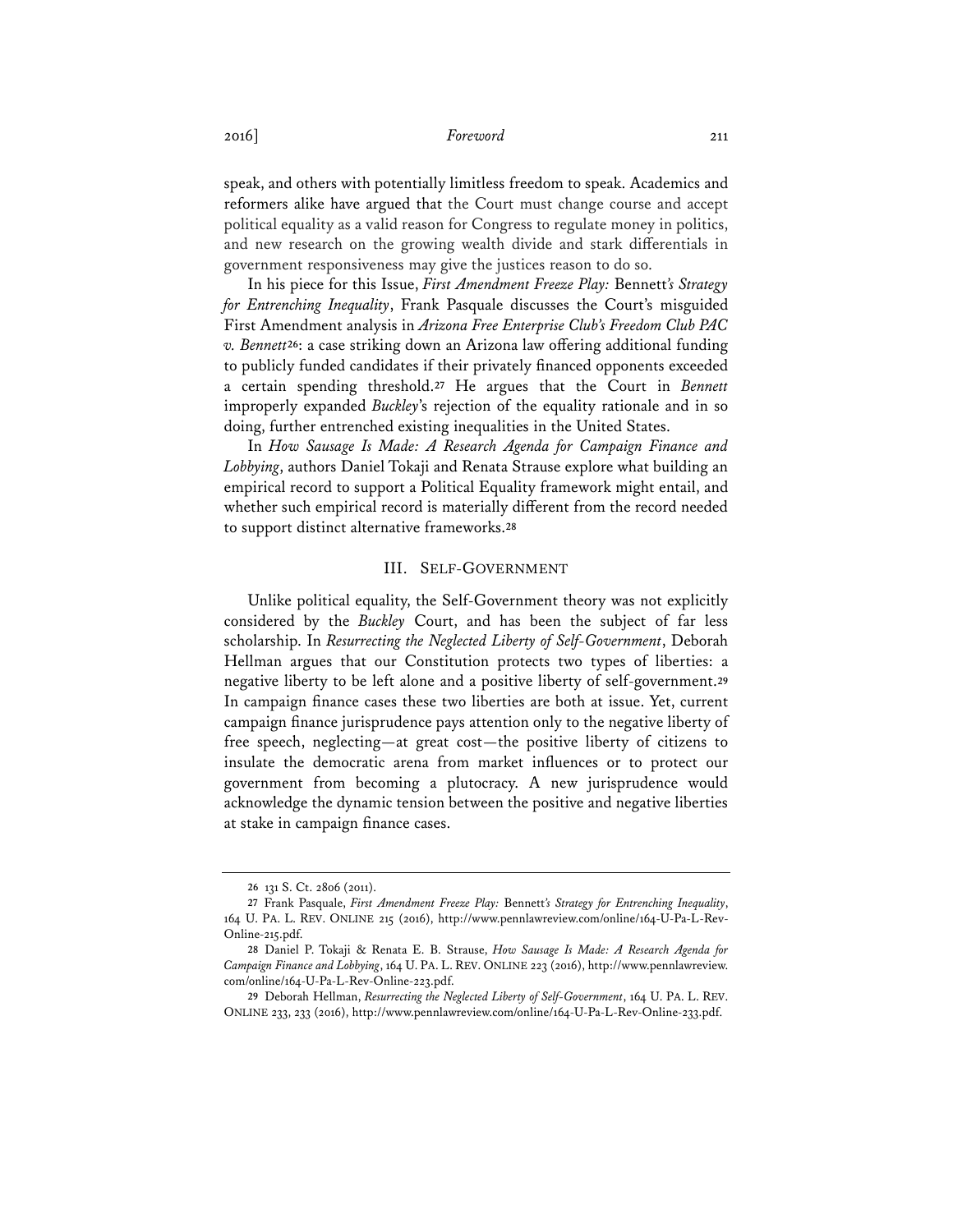In *Wholly Native to the First Amendment: The Positive Liberty of Self-Government*, Tabatha Abu El-Haj posits that the positive liberty of self-government is quintessentially a First Amendment interest, as the Amendment protects the conditions necessary for self-governance.**<sup>30</sup>** She also explores the challenges of operationalizing a Self-Government framework doctrinally, including the dangers of affording too much deference to democratic bodies.

In *The Federalism Implications of Campaign Finance Regulation*, Franita Tolson explores how self-governance principles coupled with the Tenth Amendment of the Constitution allow states more leeway to set campaign finance rules than federal legislatures.**<sup>31</sup>** She argues that, under our system of federalism, a state may set campaign finance rules that are consistent with, and protective of, the form of governance that state has chosen, which often includes more avenues for direct democracy than governance at the federal level.

### IV. THE ROLE OF THE MEDIA

One obstacle that might prevent even a democracy-friendly Court from adopting a Political Equality framework is the implications of such a framework on the contemporary media. For instance, if Congress passed a law requiring that all electoral communications be financed according to equitable spending limits, should it exempt news outlets like the *New York Times* or the *Washington Post*? Must it under the First Amendment? Does exemption provide the owners of such outlets with an unequal voice? How could Congress fairly draw a line between those who qualify as "media" and those who do not? And how could this inconsistent treatment be justified? In *The Media Exemption Puzzle of Campaign Finance Laws*, Sonja West crystallizes these points, positing that the media exemption problem is one of both definition and justification—who should be included in the "media," and do they deserve additional freedom to spend money on elections that non-media speakers do not?**<sup>32</sup>** West argues that media speakers should be afforded additional constitutional protections, and that the definitional problem is solvable.

Perhaps under a Self-Government framework, the media exemption becomes less thorny; deciding to exempt the media from money-in-politics regulations would seemingly fall within the purview of the democratic branches of government to set the rules of democracy.

**<sup>30</sup>** Tabatha Abu El-Haj, *Wholly Native to the First Amendment: The Positive Liberty of Self-Government*, 164 U. PA. L. REV. ONLINE 241 (2016), http://www.pennlawreview.com/online/164-U-Pa-L-Rev-Online-241.pdf.

**<sup>31</sup>** Franita Tolson, *The Federalism Implications of Campaign Finance Regulation*, 164 U. PA. L. REV. ONLINE 247 (2016), http://www.pennlawreview.com/online/164-U-Pa-L-Rev-Online-247.pdf.

**<sup>32</sup>** Sonja R. West, *The Media Exemption Puzzle of Campaign Finance Laws*, 164 U. PA. L. REV. ONLINE 253 (2016), http://www.pennlawreview.com/online/164-U-Pa-L-Rev-Online-253.pdf.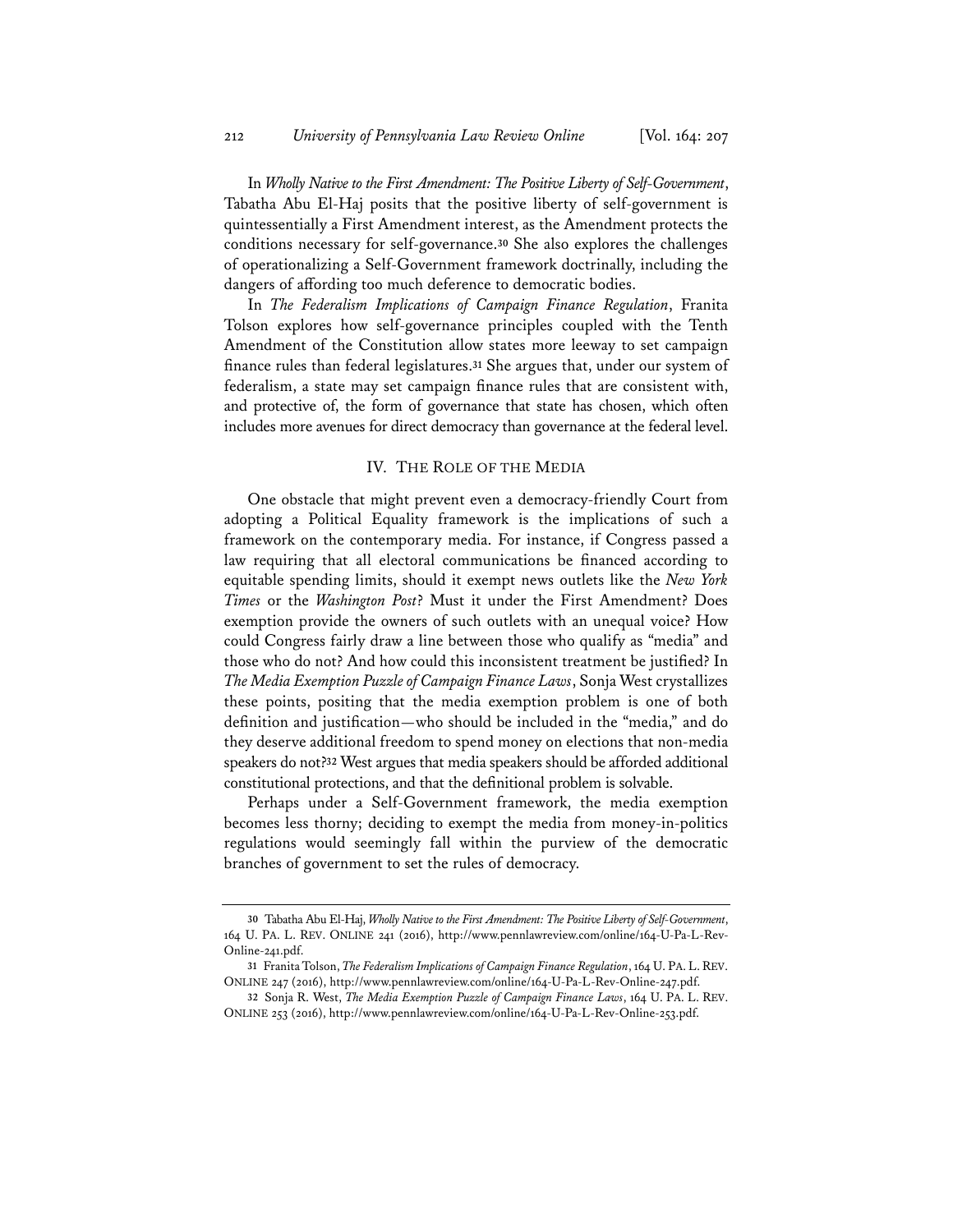# 2016] *Foreword* 213

#### V. DEMOCRATIC THEORY

Finally, this Issue also explores the impoverished, neoliberal theory of democracy implicit in the Court's money-in-politics jurisprudence. In *The Case for a Democratic Theory of American Election Law*, David Schultz suggests that a broader theory of democracy could combat the free market vision of democracy implicit in the Court's money-in-politics decisions, and offers a variety of democratic values and definitions that could come into play in a theory of American democracy.**<sup>33</sup>**

In *Sources of Conservative Thinking on Democracy*, Stephen Gottlieb further explores how free market analyses undermine democracy, and are occasionally openly hostile to it.**<sup>34</sup>** He argues that in response to the neoliberal attack on democracy, reformers must advance alternative constitutional frameworks that embody notions of popular self-government and egalitarianism.

In *Justice Kennedy's Democratic Dystopia*, Terry Smith examines the democracy envisioned by Justice Kennedy in *Citizens United*: a democracy in which disparate access and favoritism are normal, inevitable, unavoidable, and untouchable by regulation. Smith explores the flaws in Kennedy's analysis, including detachment from practical and empirical realities.**<sup>35</sup>**

While the Court's free market approach to money-in-politics cases might be inconsistent with other types of democracy rulings, it is unfortunately more pervasive than just money-in-politics cases. In *A Locked iPhone; Unlocked Corporate Constitutional Rights*, Ciara Torres-Spelliscy explores how a parallel, neoliberal analyses led to increased corporate rights with no concomitant responsibilities.**<sup>36</sup>** She posits this trend is exemplified by the recent dispute between Apple and the FBI and in cases like *Sorrell v. IMS Health Inc*.**<sup>37</sup>**

#### **CONCLUSION**

 The papers in this Issue are intended to ask more questions than they answer. There is plenty more work to be done by legal scholars, empiricists, judges, and practicing lawyers to point the way to a new money-in-politics jurisprudence that is better grounded in the Constitution, more coherent, and

**<sup>33</sup>** Schultz, *supra* note 15.

**<sup>34</sup>** Stephen E. Gottlieb, *Sources of Conservative Thinking on Democracy*, 164 U. PA. L. REV. ONLINE 269 (2016), http://www.pennlawreview.com/online/164-U-Pa-L-Rev-Online-269.pdf.

**<sup>35</sup>** Terry Smith, *Justice Kennedy's Democratic Dystopia*, 164 U. PA. L. REV. ONLINE 281 (2016), http://www.pennlawreview.com/online/164-U-Pa-L-Rev-Online-281.pdf.

**<sup>36</sup>** Ciara Torres-Spelliscy, *A Locked iPhone; Unlocked Corporate Constitutional Rights*, 164 U. PA. L. REV. ONLINE 287 (2016), http://www.pennlawreview.com/online/164-U-Pa-L-Rev-Online-287.pdf.

**<sup>37</sup>** 131 S. Ct. 2653 (2011).